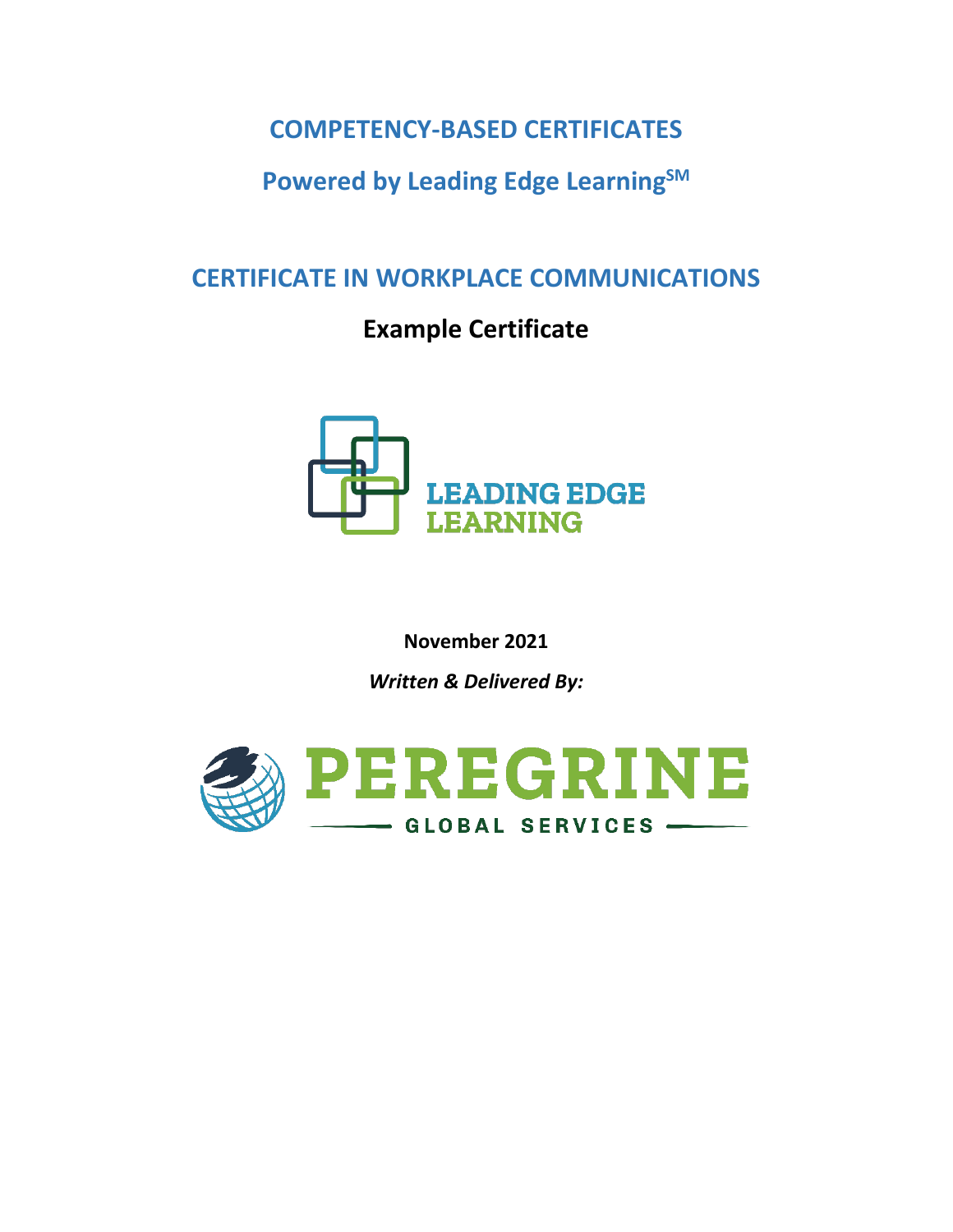#### **Customizing Your Certificate**

Peregrine provides you with a portfolio of online, self-paced courses that you can use to easily create comprehensive certificate programs to meet the needs of your industry partners and workforce. Simply identify the certificate programs that align best with your needs and the Peregrine team will help you build your custom certificate from our selection of online crossdisciplinary modules.

There is no cost for adding our customizable certificate programs to your catalog of industry and workforce education offerings. We will work with you to determine the cost and create a revenue share agreement to help you generate additional revenue for your institution.

#### **Certificate Program Delivery**

You have the option of delivering the modules you select in an asynchronous, synchronous, or blended format. The modules are set up for asynchronous; however, you may want to include additional time for in-person time focused on discussion and practical workplace application.

#### **For-credit Certificate Programs**

The certificate programs you configure with the Leading Edge Learning $<sup>5M</sup>$  modules could be</sup> offered either for not-for-credit or for-credit. In addition, the Leading Edge Learning<sup>SM</sup> modules are identified by learner hours, which could be translated into course time-on-task. For example, when using the guidelines of the Carnegie unit for determining semester credit, a total of 45 hours is required for one semester credit. There may be institution and programmatic accreditation requirements that you will need to consider.

#### **Prior Learning Assessment**

You can also use Prior Learning Assessment (PLA) to award credit towards specific courses, just as you would for other prior learnings and other transfer credits. Not every participant will want to apply the certificates towards credit hours and degree programs, but the option exists.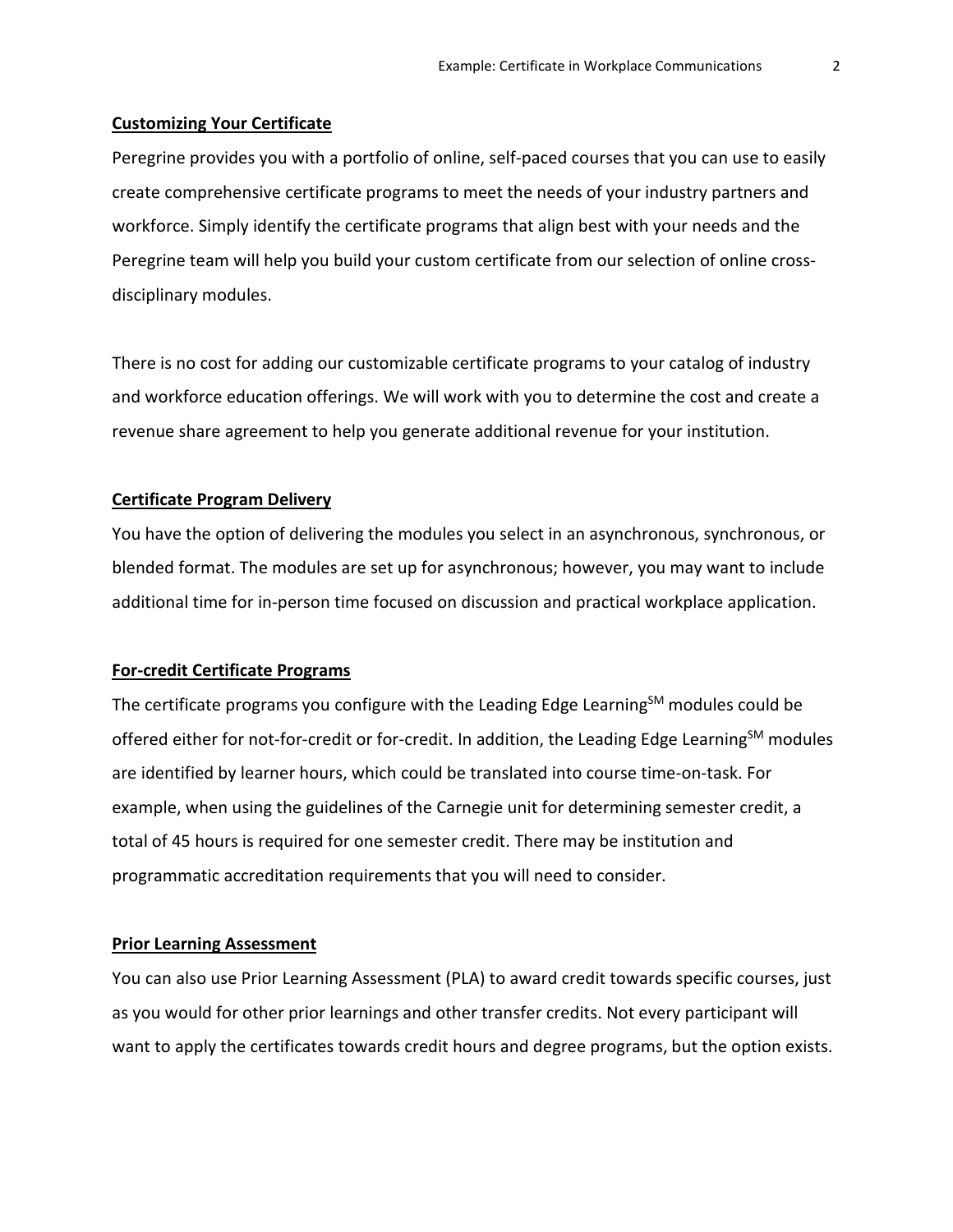## **EXAMPLE: CERTIFICATE IN WORKPLACE COMMUNICATIONS**

### **Recommended Modules**

The following Leading Edge Learning<sup>SM</sup> modules are available in any combination for a *Certificate in Workplace Communications.*

- Business Writing Fundamentals 3-5 learner hours
- Leadership Communication 3-5 learner hours
- Speaking Pro 12-15 learner hours
- The Perfect Voice 12-15 learner hours

#### **Business Writing Fundamentals 3-5 learner hours**

In nearly any workplace situation, writing is something you will be expected to do continuously and expected to do well. Our writing style signals our leadership abilities; clear, effective, and appropriate written communication conveys both intelligence and dependability. This module teaches the basics of writing a business letter, preparing a report, writing for a publication such as a peer-review journal or a book, and choosing appropriate methods or technology to send your message. These tools can increase writing effectiveness in the business world and beyond.

#### *Learning Outcomes*

- Write business correspondence in the correct format to effectively convey the intended message and purpose.
- Use proper grammar and punctuation in professional correspondence.
- Apply the best practices for using email as a means of communication, including the legal implications of emailing.
- Write concise and clear business letters and emails.
- Identify the important and required elements of a technical report.
- Write and format for different forms of publications including press releases, blogs, books, and journals
- Describe the various types of electronic communication tools and their appropriate use.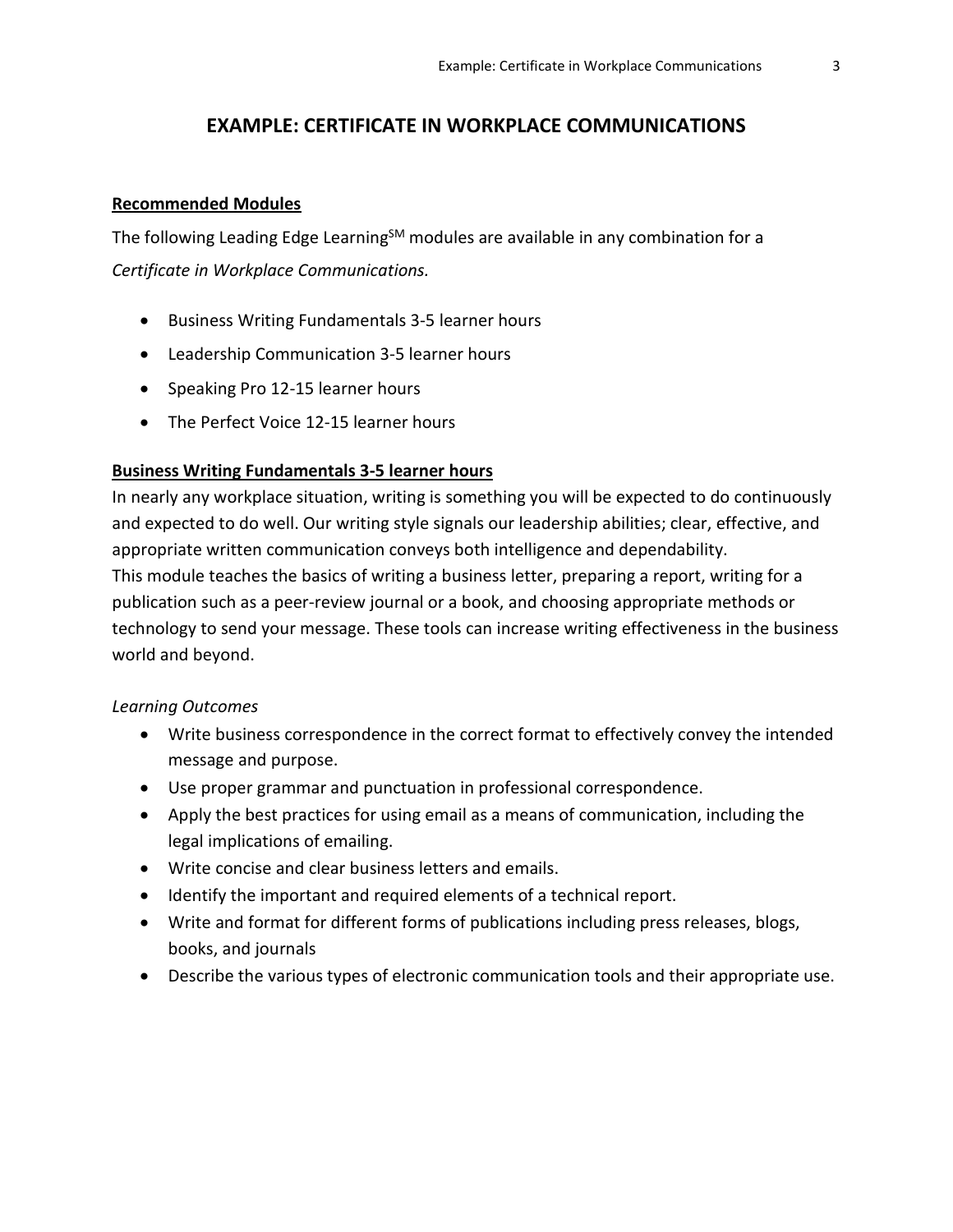#### **Leadership Communication 3-5 learner hours**

Rising to the challenge of leadership has so much to do with your ability to communicate clearly and effectively. Whether introducing new directives, setting standards, or pursuing goals, the ability to connect, engage, and convey a message can make all the difference in your success. The principles of leadership communications are useful not only for improving workplace output and connection, but also for bringing increased happiness and satisfaction throughout your life.

### *Learning Outcomes*

- Describe the importance of communication for effective leadership.
- Apply a proper communication medium for different situations.
- Give and receive feedback in a professional setting.
- Demonstrate techniques for communicating non-defensively.
- Differentiate between different modes of communication.
- Prepare and deliver effective presentations.
- Identify the potential barriers to effective communication and employ active listening to overcome these barriers.

#### **Speaking Pro 12-15 learner hours**

Speaking Pro course is an elite program for using your VOICE to develop INFLUENCE and become a respected and highly paid communicator, speaker, coach, entrepreneur, executive, or expert. Speaking Pro is designed to help individuals use VOICE, and the Roger Love method to become master presenters and influencers, overcoming the fear of public speaking, and creating authentic and self-confident communications. Learning these skills will have a positive impact on both your personal and professional life.

The module covers online speech training, as well as physicality and mindset. You will learn to influence and present in multiple situations to achieve your desired outcomes. Speaking Pro will set you up for success from one-on-one communications to online meetings, podcasts, webinars, lectures, conferences, and speeches. Roger Love is recognized as one of the world's leading authorities on voice. No other vocal coach in history has been more commercially successful in both the speaking and singing fields. He has vocally produced more than 150 million-unit sales worldwide, written three top-selling books, created multiple bestselling videos and online programs, and appeared as a regular in four major network television shows.

### *Learning Outcomes*

• Identify technology and the physical and mental requirements needed in a variety of communication scenarios.